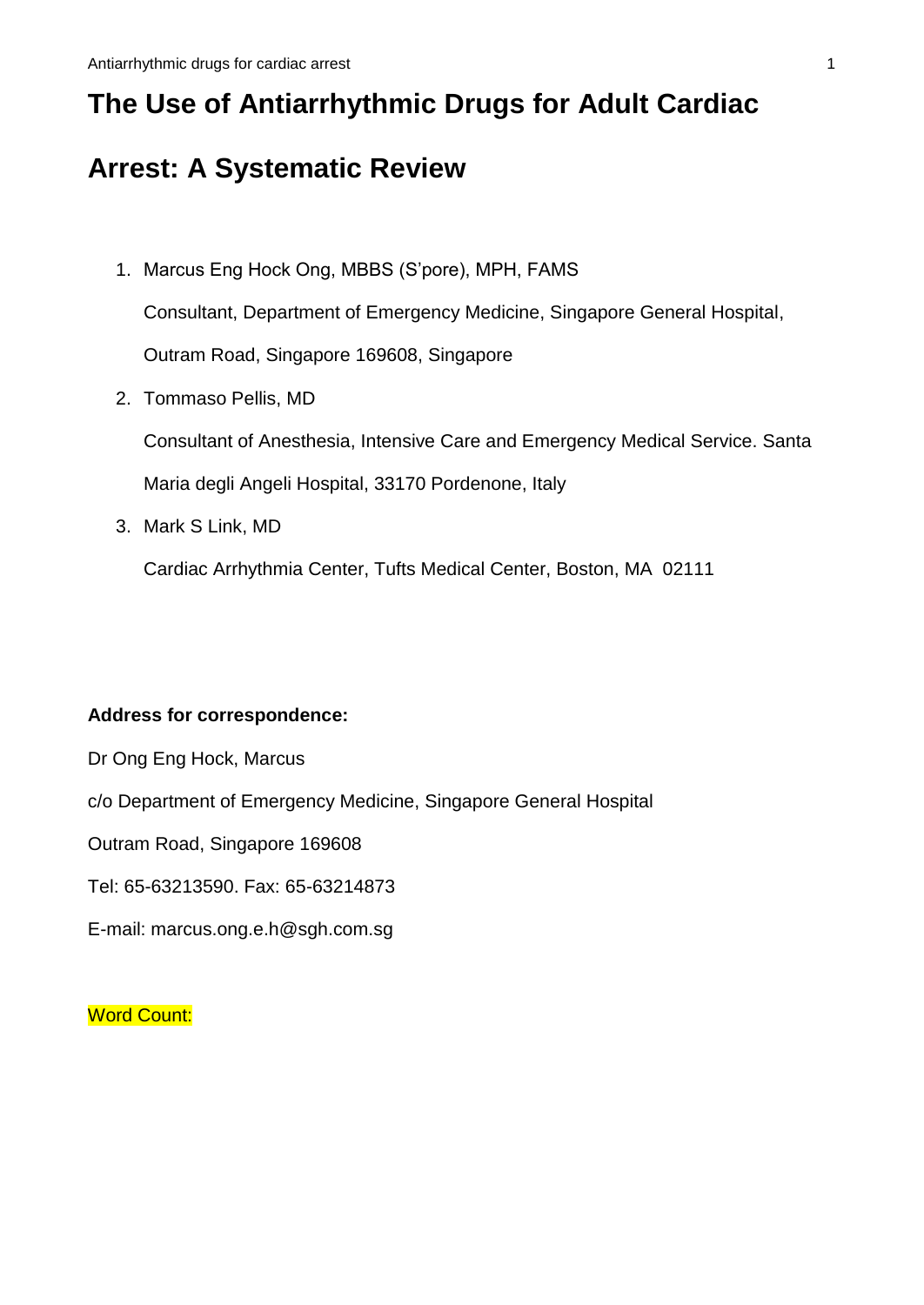# **ABSTRACT**

## **Aims**

In adult cardiac arrest, antiarrhythmic drugs are frequently utilized in acute management and legions of medical providers have memorized the dosage and timing of administration. However, data supporting their use is limited and is the focus of this comprehensive review.

## **Methods**

Databases including PubMed, Cochrane Library (including Cochrane database for systematic reviews and Cochrane Central Register of Controlled Trials), Embase, and AHA EndNote Master Library were systematically searched. Further references were gathered from cross-references from articles and reviews as well as forward search using SCOPUS and Google scholar. The inclusion criteria for this review included human studies of adult cardiac arrest and anti-arrhythmic agents, peer-review. Excluded were review articles, case series and case reports.

#### **Results**

Of 185 articles found, only 25 studies met the inclusion criteria for further review. Of these, 9 were randomised controlled trials. Nearly all trials solely evaluated Ventricular Tachycardia (VT) and Ventricular Fibrillation (VF), and excluded Pulseless Electrical Activity (PEA) and asystole. In VT/VF patients, amiodarone improved survival to hospital admission, but not to hospital discharge when compared to lidocaine in two randomized controlled trials.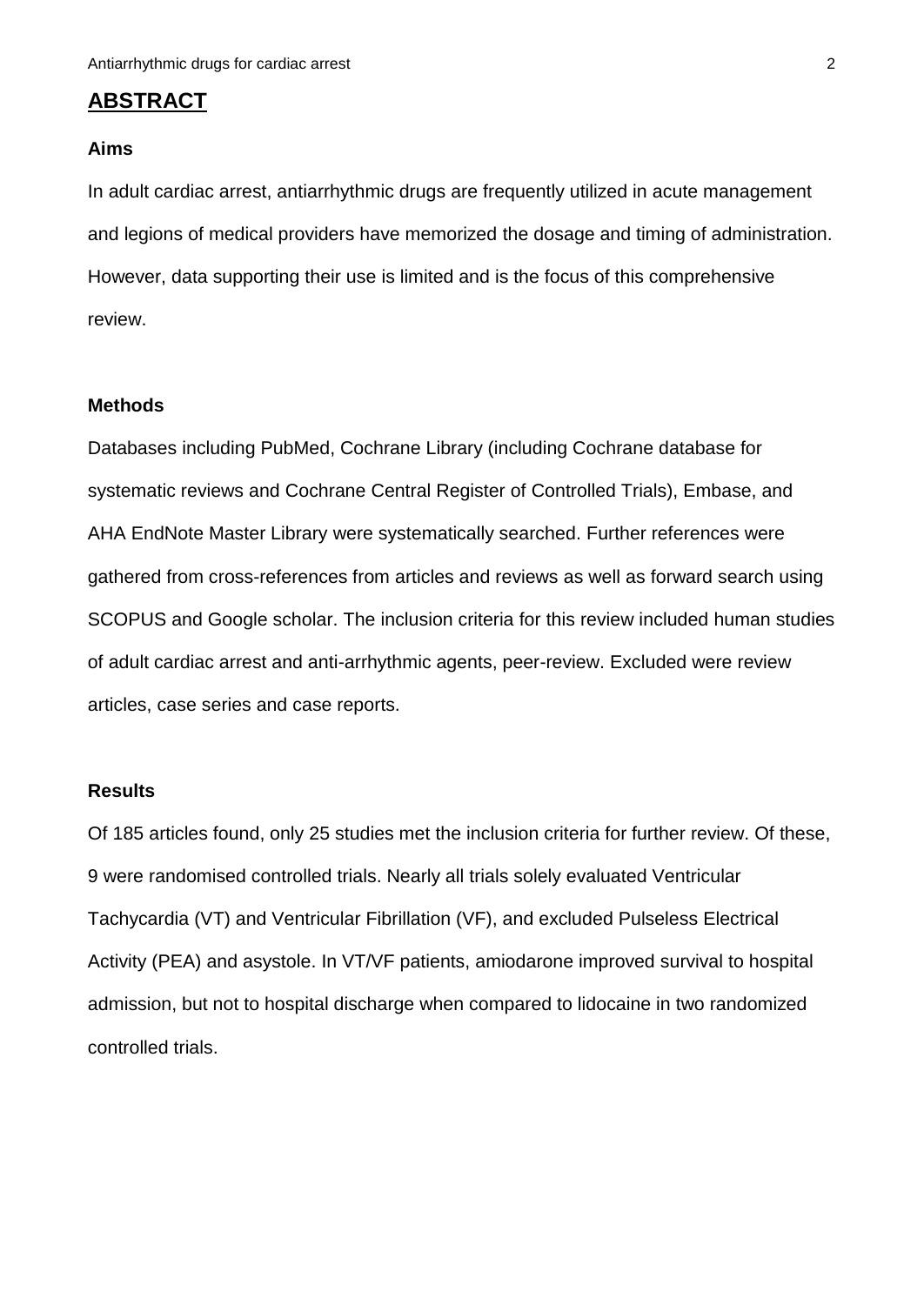# **Conclusion**

Amiodarone may be considered for those who have refractory VT/VF, defined as VT/VF not terminated by defibrillation, or VT/VF recurrence in out of hospital cardiac arrest or inhospital cardiac arrest. There is inadequate evidence to support or refute the use of lidocaine and other antiarrythmic agents in the same settings.

# **Keywords:**

"heart arrest", "cardiopulmonary resuscitation" , "cardiac arrest" , "Anti-Arrhythmia Agents" , "Lidocaine" , "procainamide" , "amiodarone" , "bretylium" , "magnesium"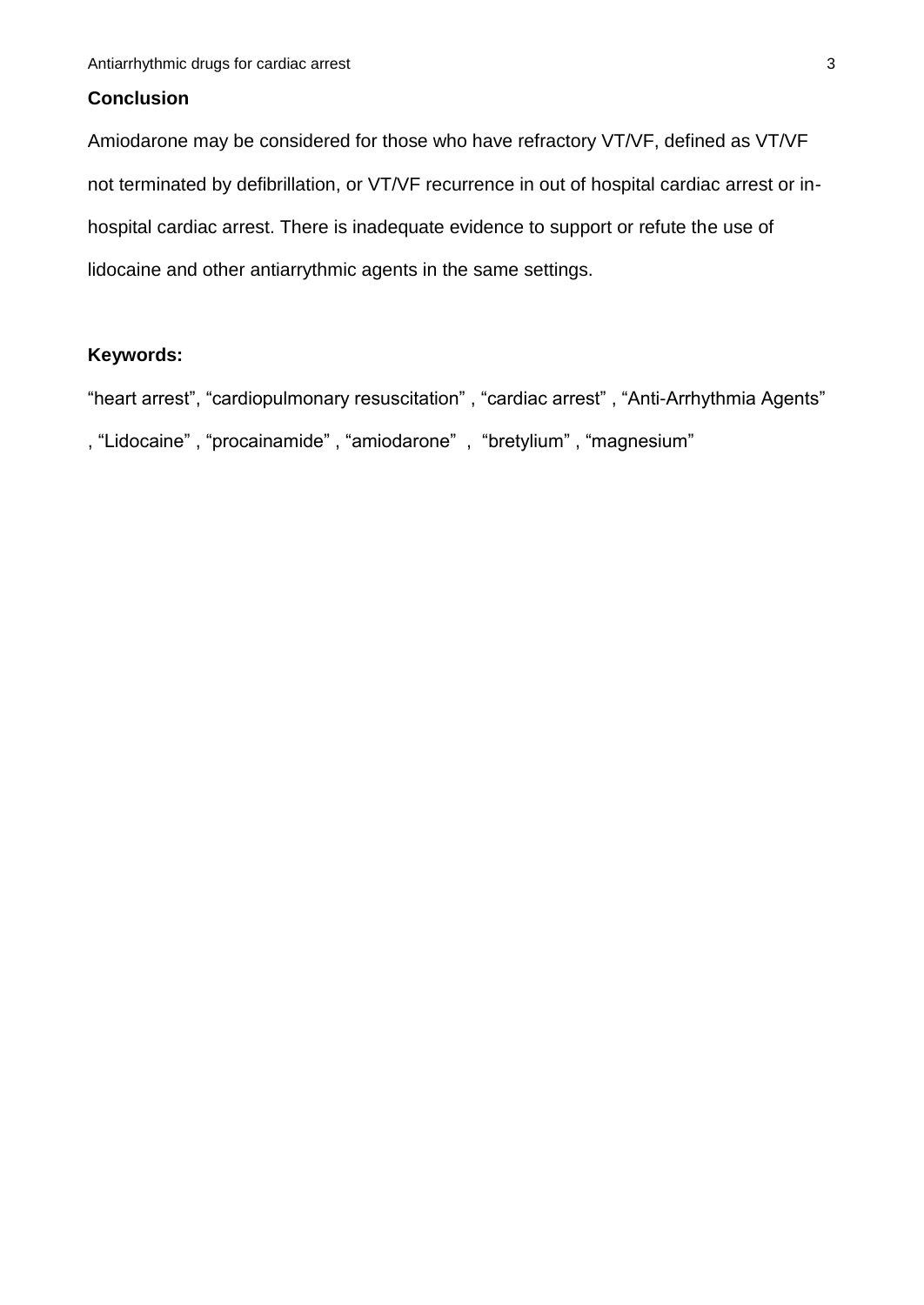## **INTRODUCTION**

In the chain of survival concept<sup>1, 2</sup> provision of early access, early cardio-pulmonary resuscitation (CPR), early defibrillation and early advanced life, support, including intravenous drugs, should improve survival in sudden cardiac arrest. Survival rates for prehospital cardiac arrest vary in published reports from 2% to over 20%.<sup>3,4</sup>

Intravenous antiarrhythmic drugs are routinely use as part of advanced care in both prehospital or in-hospital cardiac arrest, and the memorization of not only which drugs, but doses and when they should be administered is a **memorable** aspect of ACLS teaching and courses. However there have been relatively few formal evaluations of whether antiarrhythmic drugs (such as lidocaine, procainamide, amiodarone, bretylium, magnesium), improve clinical outcomes such as return of spontaneous circulation (ROSC), survival to discharge or survival with intact neurological function.

The current International Liaison Committee on Resuscitation (ILCOR) Advanced Cardiac Life Support Guidelines  $(2005)^5$  acknowledged that there is currently very little or no placebo-controlled evidence for most antiarrhythmic drugs in cardiac arrest. However, despite this lack of evidence, our subjective experience of current clinical practice is the continued use of antiarrhythmic drugs on a routine basis. Indeed, the use of antiarrhythmic drugs appears ingrained in clinical practice in North America, Europe, as well as the developing world. We speculate that it would likely be difficult to conduct randomized/placebo controlled trials of antiarrhythmic drugs in cardiac arrest, due to physician attitudes, as well as difficulty with getting ethics approval and informed consent issues.

The aim of this paper was to conduct a systematic review of the published literature on the use of antiarrhythmic drugs (lidocaine, procainamide, amiodarone, bretylium, magnesium) in adult cardiac arrest (asystole, pulseless electrical activity, pulseless Ventricular Tachycardia (VT) and Ventricular Fibrillation (VF)).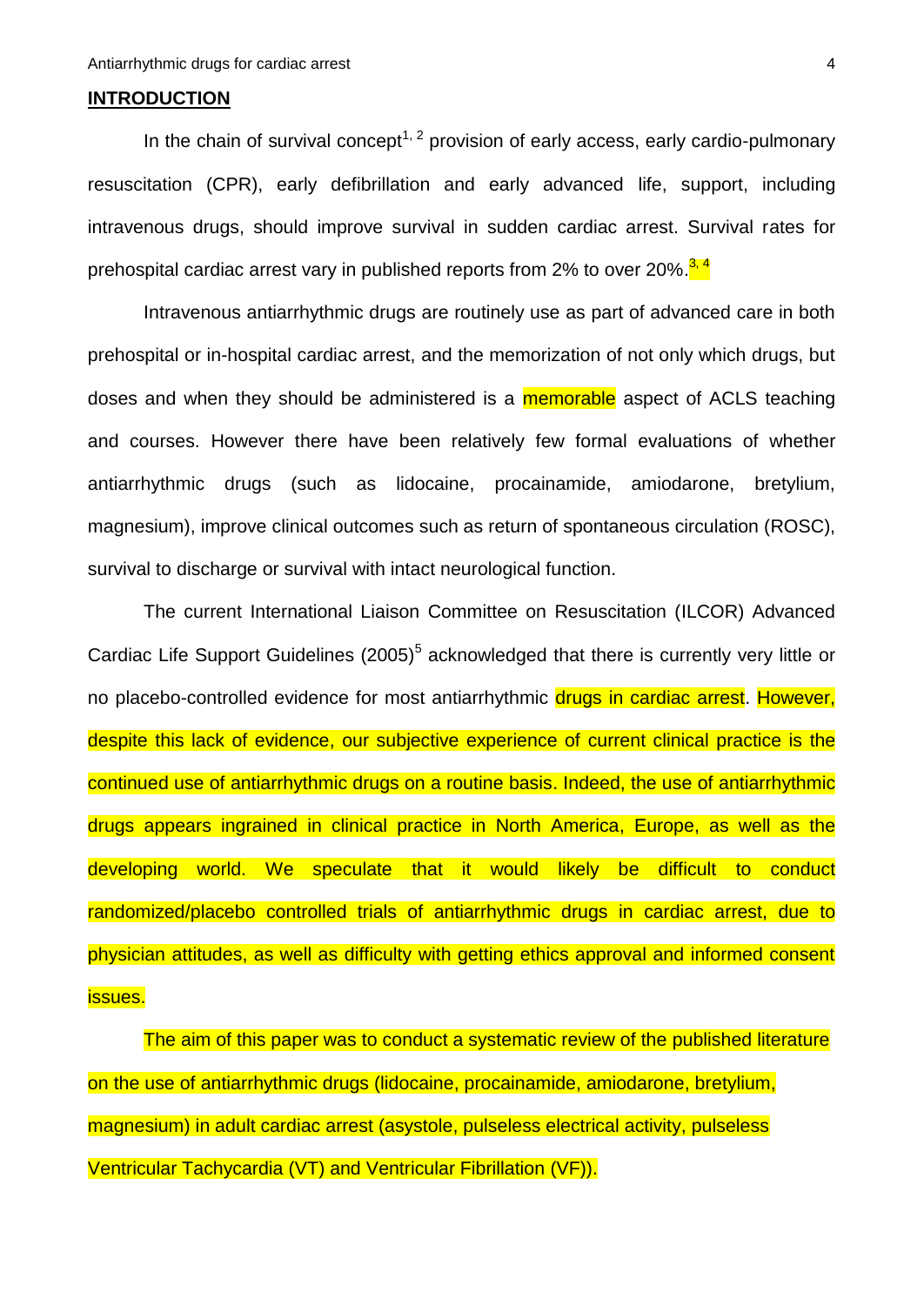## **METHODS**

The review was conducted in accordance with the International Liaison Committee on Resuscitation (ILCOR) 2010 evidence evaluation process<sup>6</sup>. Review of the search strategy and findings were conducted by the authors. This review sought to identify evidence to address the question:<sup>7</sup> "In adult cardiac arrest (asystole, pulseless electrical activity, pulseless VT and VF) (prehospital [OHCA], in-hospital [IHCA]), does the use of antiarrhythmic drugs (lidocaine, procainamide, amiodarone, bretylium, magnesium) or combination with other drugs compared with not using drugs (or a standard drug regimen (without antiarrhythmics)) , improve outcomes (eg. ROSC, survival)"?

Two different search strategies were pursued, both targeting the same population: cardiac arrest, heart arrest, cardiopulmonary, resuscitation, post-cardiac arrest, and postresuscitation (textword and MeSH headings when applicable). These were the search strategies adopted by 2 independent reviewers for the paper, in a comprehensive and complementary review process. The combined results are presented. All duplicates were removed (no double counting).

As for the intervention, the first search strategy focused on the keywords arrhythmia, anti-arrhythmic, and unstable (MeSH headings when applicable), while the second search strategy looked at prophylactic use of single antiarrhythmic agents.

Databases were searched up to 4 Feb 2010, with PubMed, the Cochrane Library (including Cochrane database for systematic reviews and Cochrane Central Register of Controlled Trials), Embase, and the American Heart Association (AHA) Resuscitation Endnote Master library, which contains over 15,000 cardiac arrest related references. Moreover, cross-references from articles and reviews were forward searched using SCOPUS and Google scholar.

Search strategy #1 focused on the search terms "Heart Arrest" OR "cardiac arrest" OR "cardiopulmonary resuscitation" OR "Resuscitation" AND "Arrhythmia" OR "Anti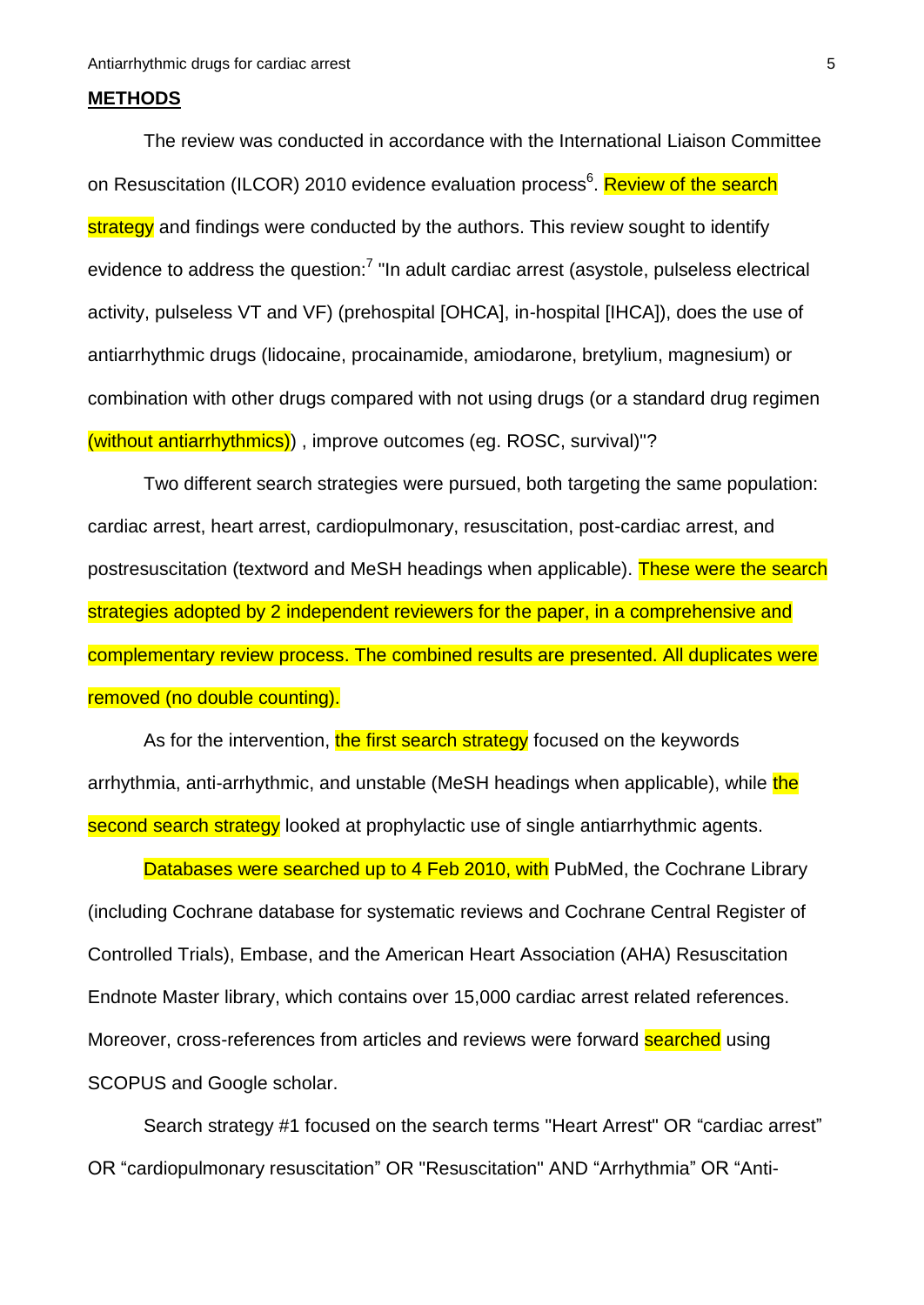Arrhythmic" OR "Anti-Arrhythmia Agents" OR "Unstable" AND "Post-Cardiac Arrest" OR "postresuscitation".

Search strategy #2 focused on the search terms "Amiodarone" OR "Lidocaine" OR "Lignocaine" OR "Procainamide" OR "Magnesium Sulfate" OR "Magnesium" OR "Bretylium" OR "Diltiazem" OR "Verapamil" OR "Digoxin" OR "Flecainide" OR "Propafenone" OR "Sotalol" OR "esmolol" OR "Atenolol" OR "Metoprolol" AND "prophylactic" OR "Post-Cardiac Arrest" OR "postresuscitation" AND "Resuscitation" OR "Cardiopulmonary Resuscitation" OR "Heart Arrest" OR "cardiac arrest".

In addition, we also searched for articles which cited: "Dorian P, et al. Amiodarone as compared with lidocaine for shock resistant ventricular fibrillation. NEJM 2002; 346: 884-90"<sup>8</sup> or "Kudenchuk P, et al. Amiodarone for resuscitation after out of hospital cardiac arrest due to ventricular fibrillation. NEJM. 1999; 342: 871-878".<sup>9</sup>

Inclusion criteria were human studies of adult cardiac arrest and anti-arrhythmic agents which were peer-reviewed. Exclusion criteria were review articles, case reports and case series. The articles were reviewed for relevance independently by two reviewers (MEHO/ML). Both titles and abstracts were reviewed, followed by the articles if suitable for review. Articles where the content was clearly unrelated were discarded. The abstracts of remaining articles were then reviewed and relevant studies identified for detailed review of the full manuscript. Where disagreement existed between reviewers, articles were included for detailed review. Finally, the reference lists of narrative reviews were examined to identify any additional articles not captured by the main search strategy.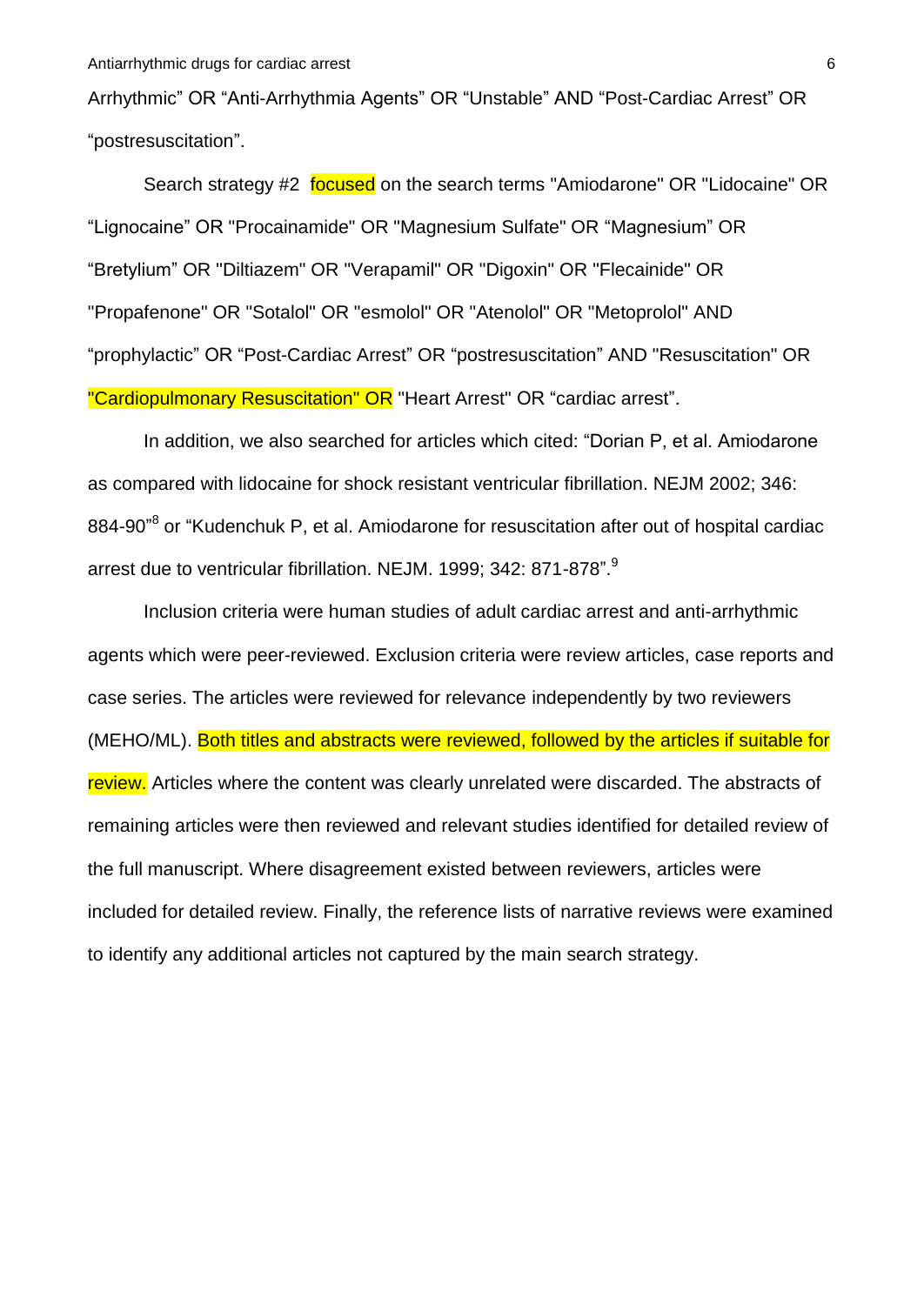#### **Evidence appraisal**

Studies were reviewed in detail and classified by level of evidence (LOE) (Table 1) and quality (rated poor, fair or good) according to agreed definitions (Table 2). "Methodological quality" (internal validity) of a study was defined as "the extent to which a study's design, conduct, and analysis has minimized selection, measurement, and confounding biases".<sup>6</sup> That quality is separate to "non-methodological" quality, which refers to the external validity or generalizability of the study results to other (broader) population groups.

Studies were allocated a rating for methodological quality (Good, Fair or Poor) according to the presence of the quality items for that Level of Evidence (see table 2): Good studies had most/all of the relevant quality items, Fair studies had some of the relevant quality items and Poor studies had few of the relevant quality items (but sufficient value to include for further review).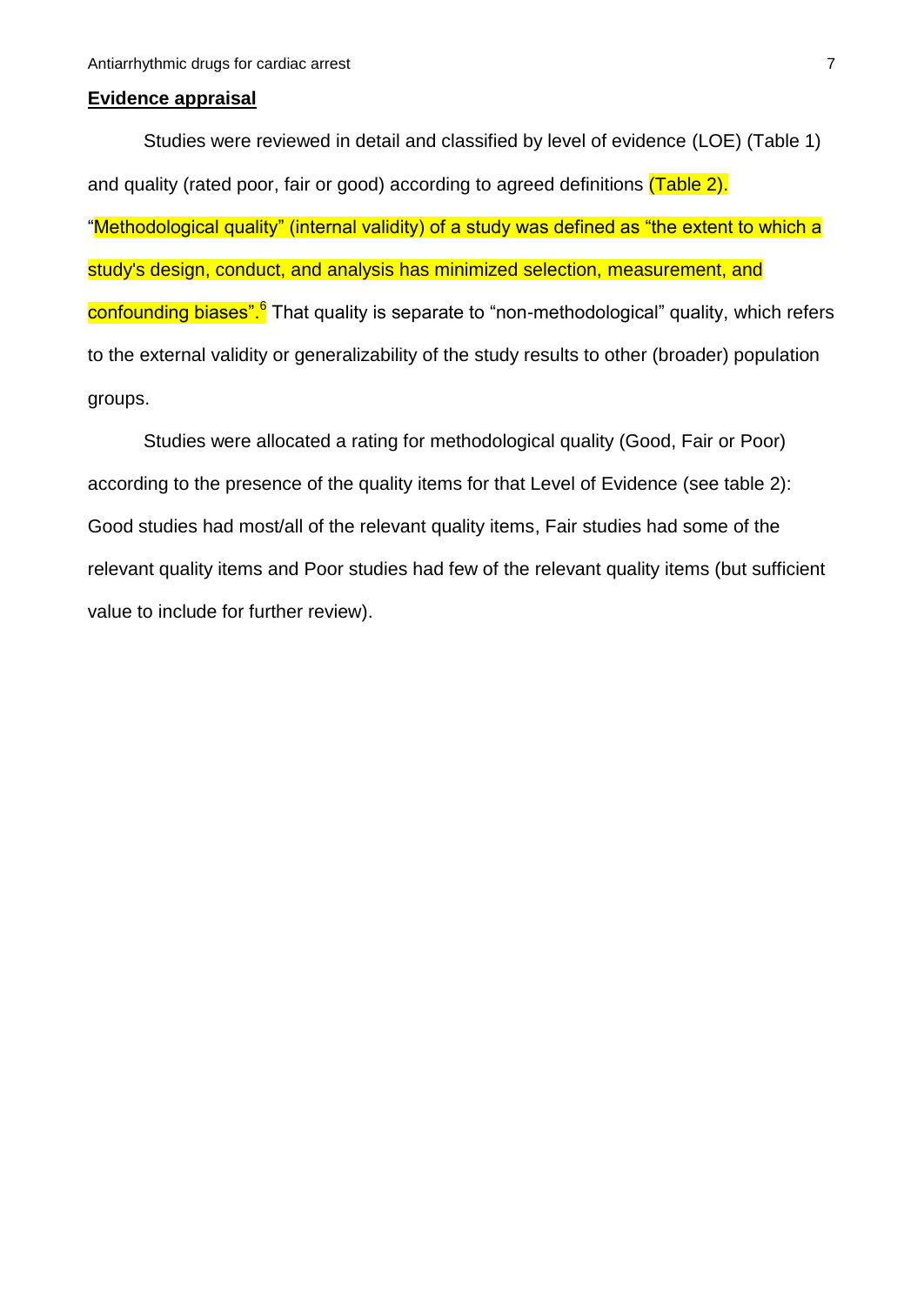### **RESULTS**

Of 185 articles found, only 25 studies met inclusion criteria for further review. Of these 11 were randomised controlled trials (RCT), Level of Evidence (LOE) 1, 7 were studies with concurrent controls (LOE 2), 2 were studies using retrospective controls (LOE 3), 2 were without controls (LOE 4) and 6 were not directly related to the specific patient/population (LOE 5) (see Table 3).

Nearly all of the studies report interventions for **VF and pulseless VT** rather than for asystole or PEA. Only one study<sup>10</sup> included patients in asystole or PEA. Evidence from Randomised Controlled Trials (RCT) is quite limited, and most of the studies use another antiarrhythmic drug as a control, rather than a placebo or no treatment. Thus, conclusions are limited to the relative effectiveness of antiarrhythmic drugs.

## Studies looking at the use of Amiodarone in adult cardiac arrest:

Evidence from two randomized double-blind controlled **studies<sup>98</sup> (LOE1**, Good Quality) demonstrated improved survival to hospital admission with amiodarone (compared to lidocaine) for patients in refractory VT/VF in the out-of-hospital setting. However there was no improvement in overall survival or survival with intact neurological function.

An additional randomized double-blind controlled trial<sup>11</sup> (LOE5 because population was not in cardiac arrest but in sustained VT, Fair Quality) demonstrated improved termination of VT and improved 24 hr survival with amiodarone (compared to lidocaine) for patients in VT, in the in-hospital setting.

Other lower LOE data on amiodarone were generally neutral<sup>12</sup> (LOE5, Fair Quality) found that amiodarone prevented recurrent hypotensive VT in 40% of individuals who had failed procainamide, lidocaine and bretylium. In <mark>in-hospital VT/VF arrests two studies<sup>13</sup>, <sup>14</sup></mark> (one LOE4, Fair Quality) and (one LOE2, Fair Quality) demonstrated no difference in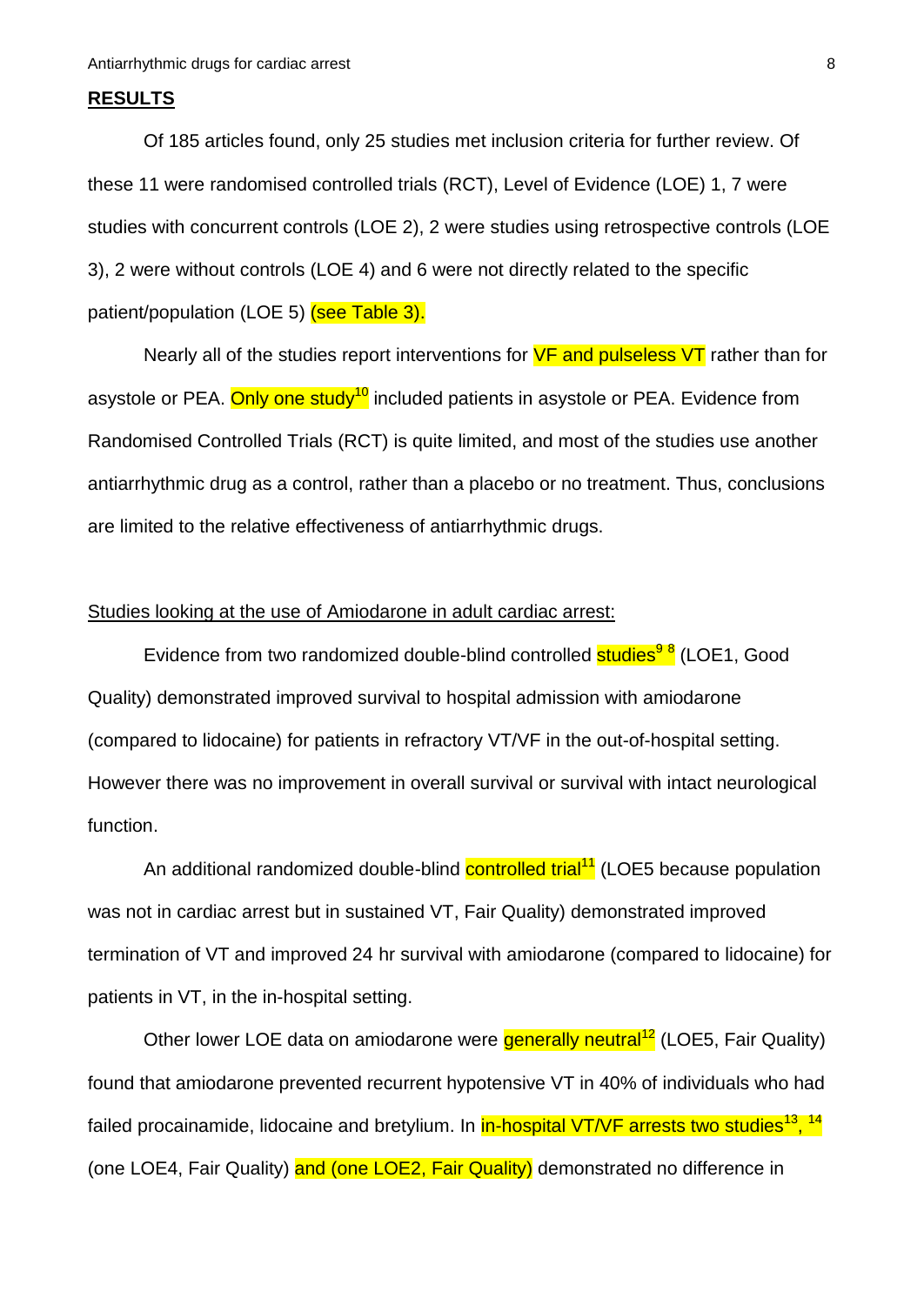survival between patients given amiodarone or lidocaine.

#### Studies looking at the use of Lidocaine in adult cardiac arrest:

With lidocaine, evidence from a non-randomised prospective trial which compared patients treated with physicians on board ambulances versus those without, One study<sup>15</sup> (LOE2, Poor Quality); showed improved survival to discharge, with lidocaine and epinephrine (compared to epinephrine alone) for patients in VF, in the out-of-hospital setting. A retrospective review<sup>16</sup> (LOE2, Fair Quality); demonstrated improved survival to admission, with lidocaine (compared to standard treatment) for patients in VF, in the outof-hospital setting. However, this study was also confounded by the inherent bias in that only ambulances with physicians on board could the patients be given lidocaine.

Two historical control OHCA studies,<sup>17 18</sup> (LOE3, Fair Quality) and an inhospital retrospective review,<sup>19</sup> (LOE2, Fair Quality); suggested decreased survival to admission with lidocaine (compared with sodium bicarbonate, nifekalant or standard treatment respectively) for patients in VF.

Lidocaine was also inferior to amiodarone in 2 studies, <sup>8</sup> (one LOE1, Good Quality), and <mark>one (LOE5, Fair Quality)<sup>11</sup>,</mark> showing decreased survival to admission and 1 hour respectively, for patients in VF and VT respectively, in the in-hospital and out-of-hospital setting respectively.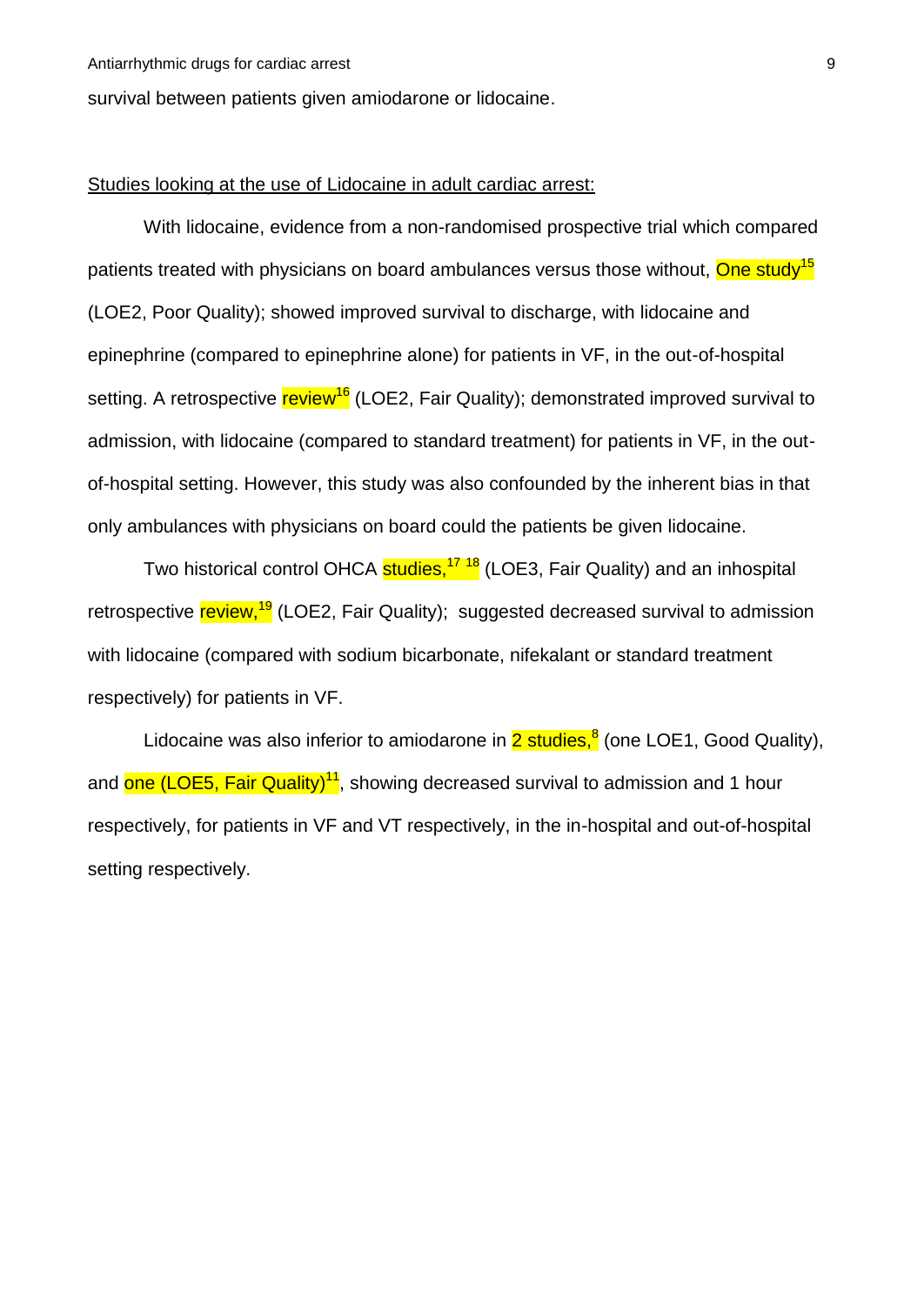## Studies looking at the use of Magnesium in adult cardiac arrest:

Magnesium underwent 3 randomised placebo controlled trials, including one (LOE1, Good Quality)<sup>20</sup>, and two (LOE1, Fair Quality)<sup>21-22</sup>, and none demonstrated any increase in ROSC, for patients in VF, in the prehospital, Intensive Care Unit and Emergency Department setting respectively.

# Studies looking at the use of Procainamide in adult cardiac arrest:

Evidence from a randomized prospective trial<sup>23</sup> (LOE5, Fair Quality), found procainamide (compared to lidocaine) improved termination of spontaneously occurring monomorphic VT in the in-hospital setting. Another retrospective review,<sup>24</sup> (LOE2, Fair Quality), found procainamide was associated with increased survival to 1h in patients with VF in an in-hospital setting.

However another retrospective review <sup>25</sup> (LOE4, Fair Quality), found procainamide and quinidine were associated with decreased survival in patients with VF in an out-ofhospital setting.

# Studies looking at the use of Bretylium in adult cardiac arrest:

With Bretylium, evidence from 1 randomized double-blind controlled  $\frac{\text{study}^{10}}{\text{LOE1}}$ , Fair Quality), found improved survival to admission with bretylium (compared to placebo) for patients with VF or asystole in the ED setting. Another 2 randomised out-of-hospital cardiac arrest (OHCA) trials<sup>26</sup><sup>27</sup> (LOE1, Good Quality) showed no difference in bretylium treated patients compared to those given lidocaine.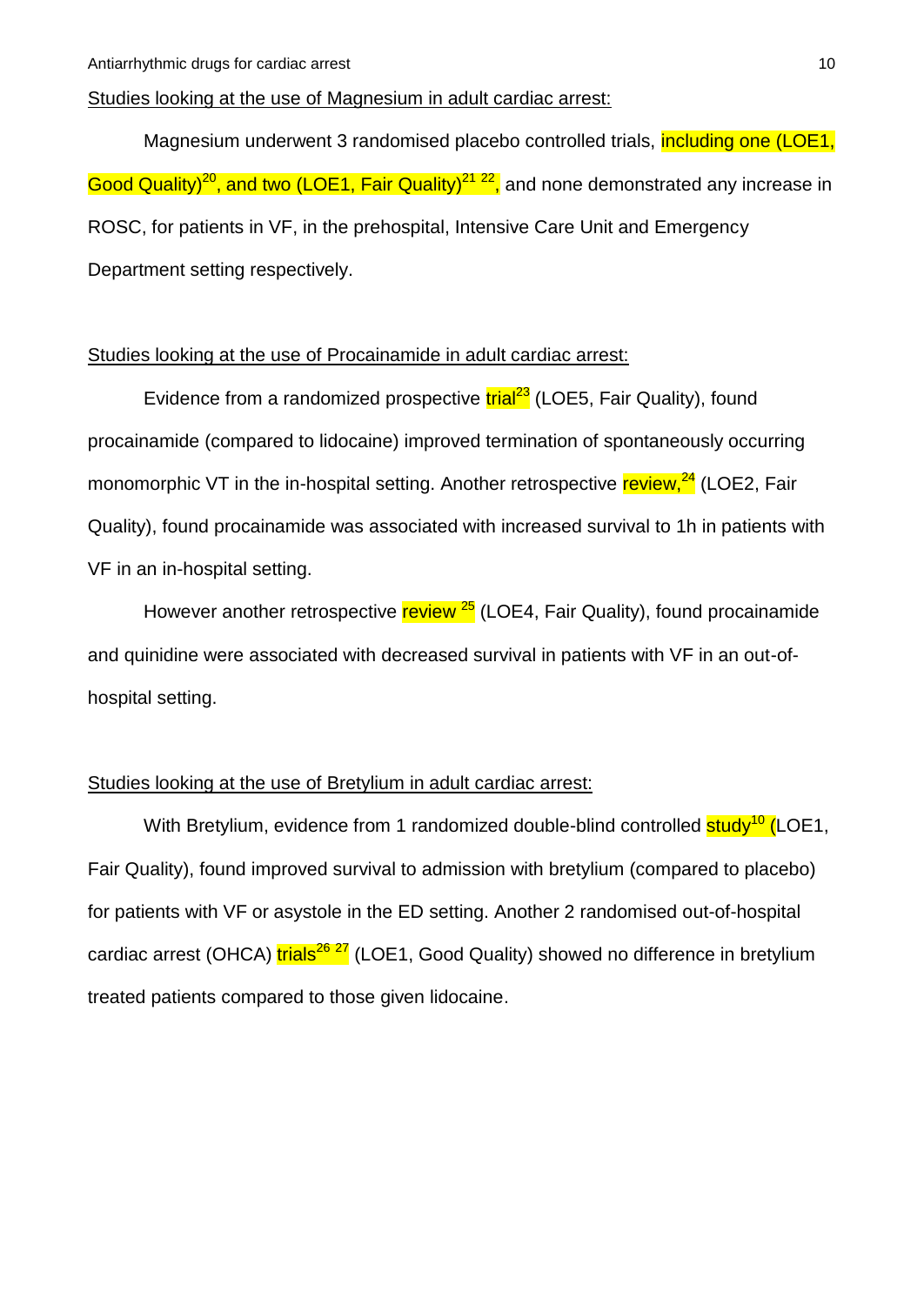#### **DISCUSSION**

Despite the perceived necessity of antiarrhythmic drugs for patients with cardiac arrest due to VT or VF, there is actually little supporting evidence. Most of the studies were neutral or only demonstrated survival to admission, not to discharge. And in fact, most of the studies compared one drug to another; there were very few placebo controlled trials. Based on retrospective data and animal data lidocaine had been the standard of care for patients with cardiac arrest<sup>16, 28</sup>. In 2005, based on two randomized controlled trials (RCT) comparing amiodarone to lidocaine the standard of care changed to amiodarone.<sup>8, 9</sup> While we note that these trials were before the use of therapeutic hypothermia for OHCA due to VF, we observe that in these landmark trials there was solely an improvement in survival to hospital admission, but no difference in survival to discharge or neurological survival.

These trials were performed before the benefits of hypothermia was known, thus they did not incorporate this now proven therapy which improves survival after return of spontaneous circulation (ROSC). Whether survival to hospital discharge and neurologic survival could be improved with amiodarone and subsequent hypothermia is not known. If that is the case then a stronger argument for amiodarone could be made; if that is not the case then an argument could be made to not give an anti-arrhythmic drug at all. In addition, there may be obstacles of ethics as well as logic to a randomised controlled trial of a cardiac (rhythm) suppressant drug in asystolic cardiac arrest, where the focus is on trying to generate a rhythm with an output, not suppress it. Likewise, there are difficulties in a trial for PEA cardiac arrest, where rhythm abnormality is not the problem being treated.

With lidocaine which has been the standard of care for years, the evidence was mixed and most of the data were from trials with LOE 3 or lower. Positive studies included a non-randomised prospective trial<sup>15</sup> and a retrospective review.<sup>16</sup> However, 2 historical control out-of-hospital studies<sup>17-18</sup> and an inhospital retrospective review<sup>19</sup>, suggested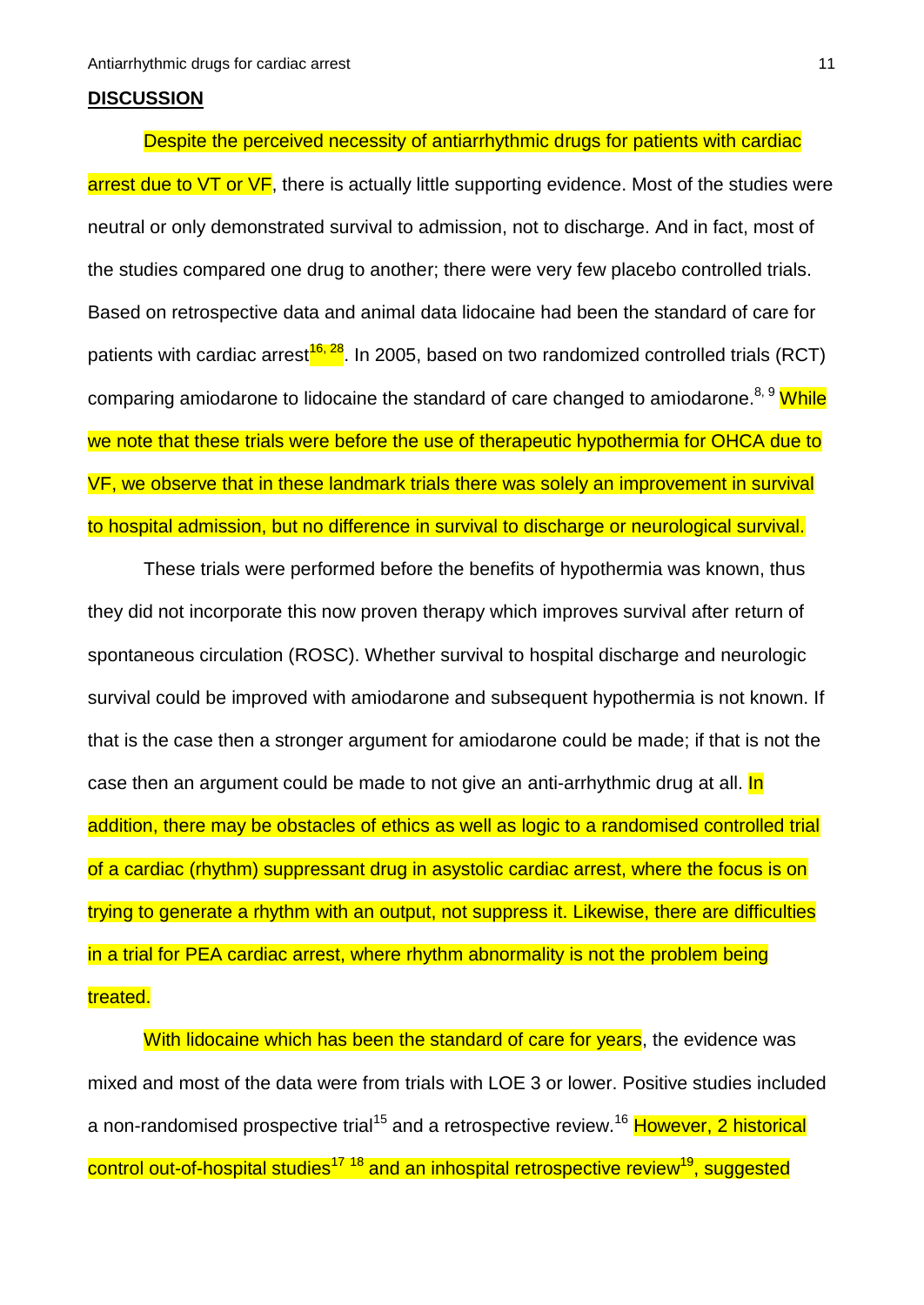decreased survival to admission with lidocaine (compared with bicarbonate, nifekalant or standard treatment respectively) for patients in VF. Lidocaine was also inferior to amiodarone in the 2 RCT mentioned above.<sup>8 11</sup> Similarly, there was no strong evidence for procainamide or magnesium.

With bretylium, evidence from 1 randomized double-blind controlled study, found improved survival to admission with bretylium (compared to placebo) for patients with VF or asystole in the ED setting.  $10$  Another 2 randomised OHCA trials,  $26,27$  showed no benefit when compared to lidocaine. The authors suggest that further investigation may be warranted into the role of bretylium in cardiac arrest as it is one of the few agents which have shown a benefit when compared to placebo. Unfortunately, as far as we are aware, manufacture of bretylium has been discontinued worldwide.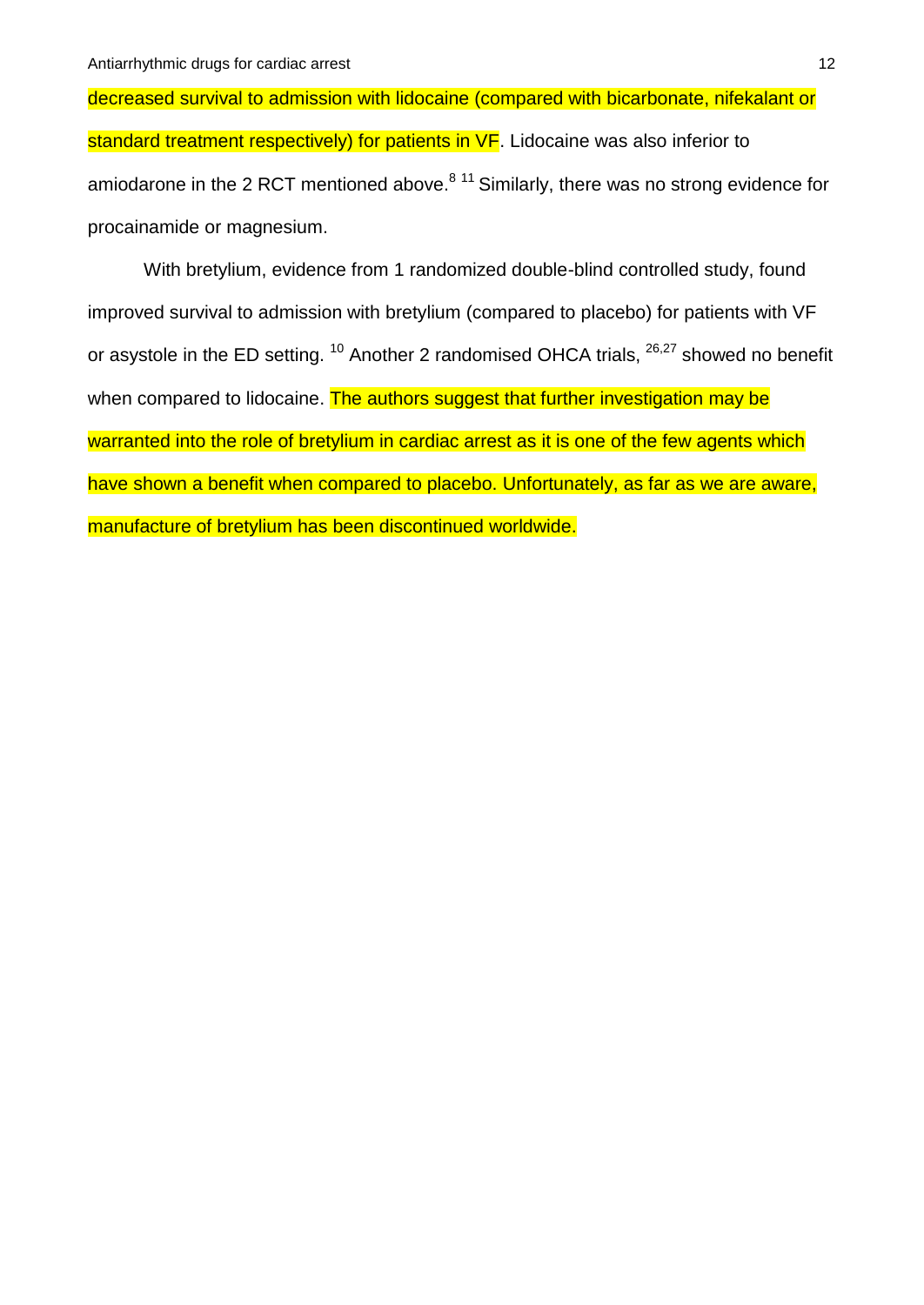## **CONCLUSION**

There is no conclusive evidence that anti-arrhythmic agents improve survival in cardiac arrest victims. While some agents have shown an improved survival to hospital admission, none have shown an improved survival to discharge or to an improved neurological survival. And most studies are tainted by the issue of comparing one antiarrhythmic agent verses another. While we are waiting for more data it is reasonable to administer amiodarone in cardiac arrest victims with the hope that as our post arrest treatment improves the overall survival will ultimately improve.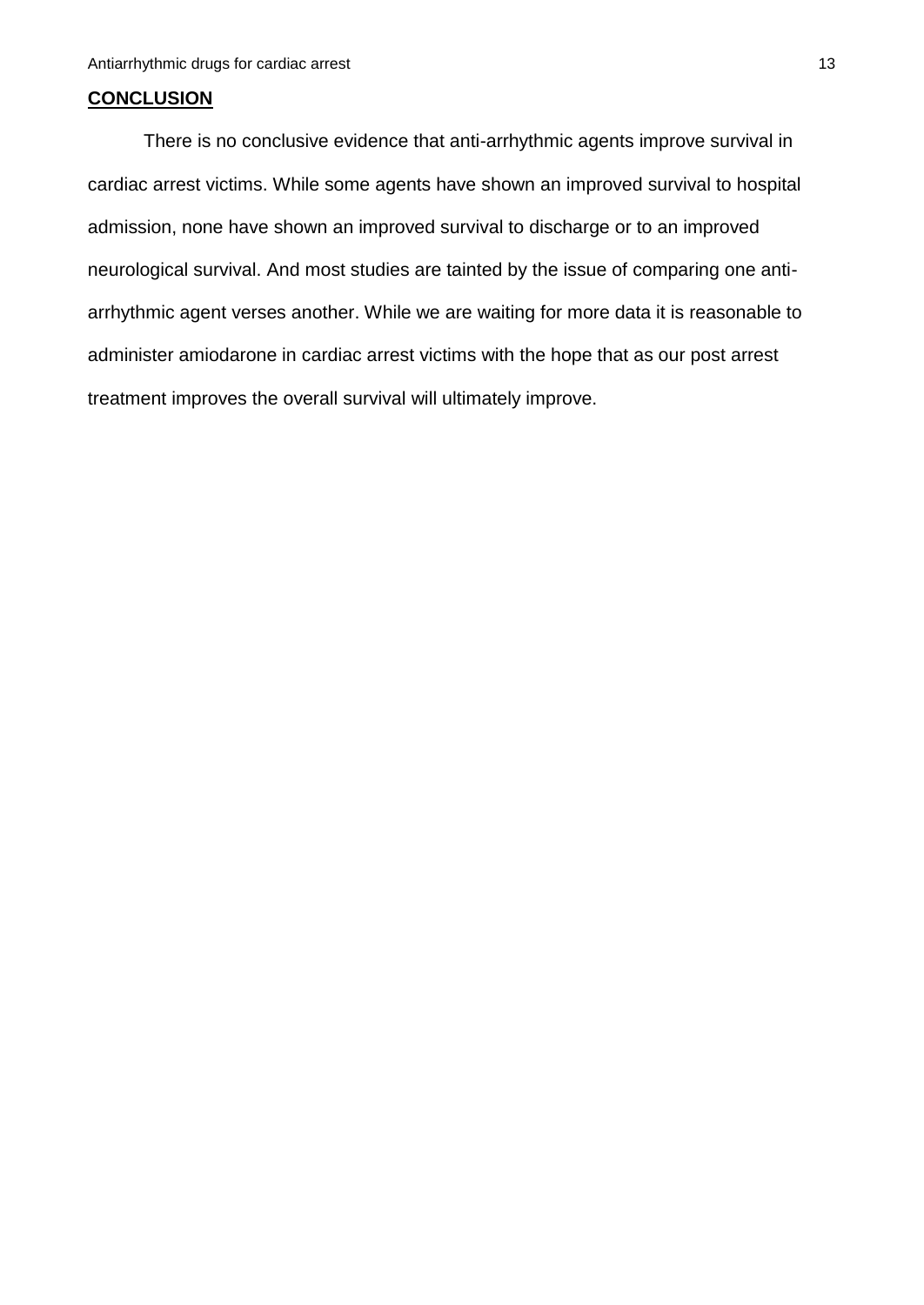#### **DISCLAIMER**

This review includes information on resuscitation questions developed through the C2010 Consensus on Science and Treatment Recommendations process, managed by the International Liaison Committee on Resuscitation [\(http://www.americanheart .](http://www.americanheart/)org/ILCOR). The questions were developed by ILCOR Task Forces, using strict conflict of interest guidelines. In general, each question was assigned to two experts to complete a detailed structured review of the literature, and complete a detailed worksheet. Worksheets are discussed at ILCOR meetings to reach consensus and are published as the 2010 Consensus on Science and Treatment Recommendations (CoSTR). The conclusions published in the final CoSTR consensus document<sup>29</sup> may differ from the conclusions of in this review because the CoSTR consensus will reflect input from other worksheet authors and discussants at the conference, and will take into consideration implementation and feasibility issues as well as new relevant research.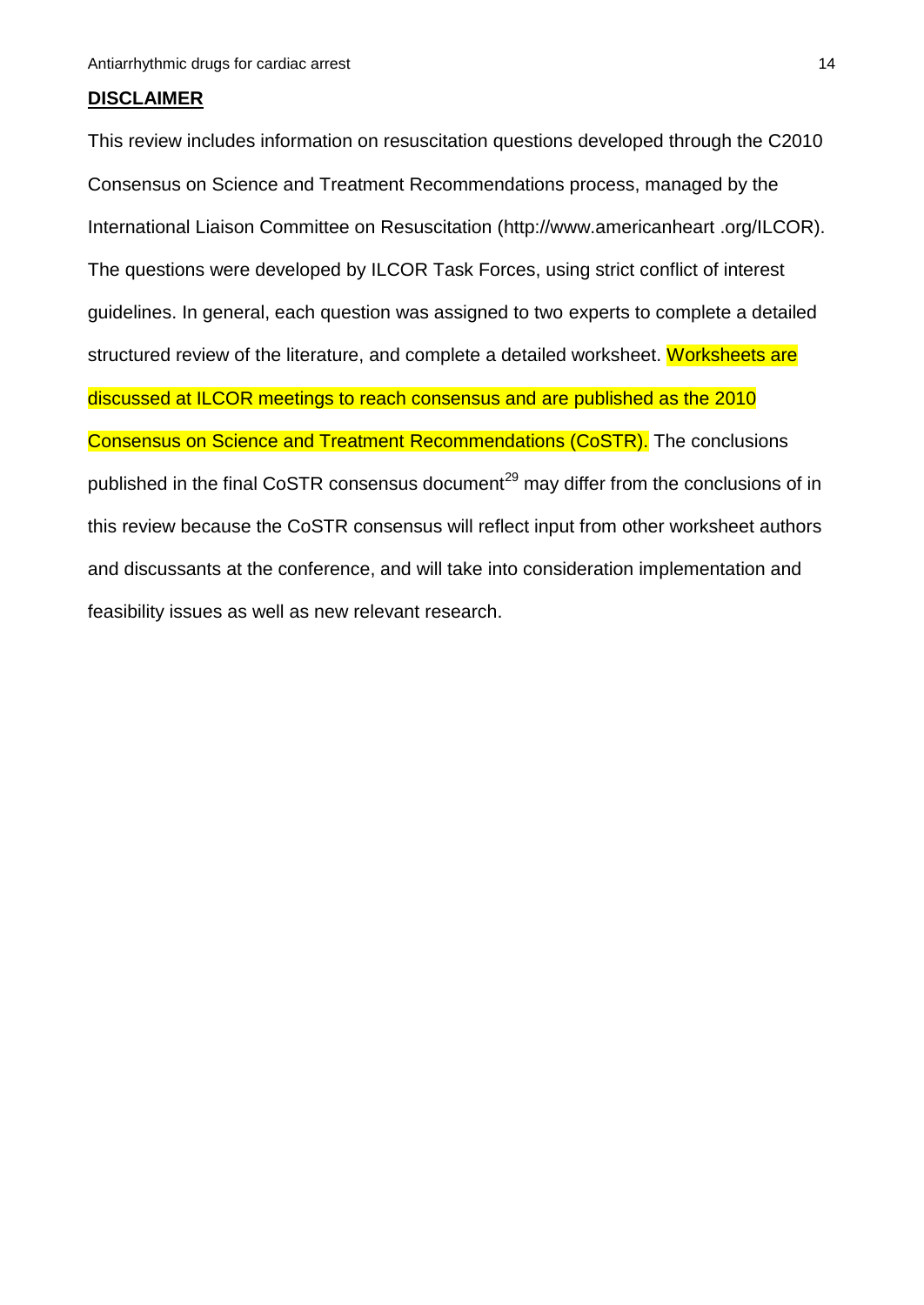# **CONFLICT OF INTEREST STATEMENT**

All authors declare that there are no financial and personal relationships with other people

or organizations that could inappropriately influence their work.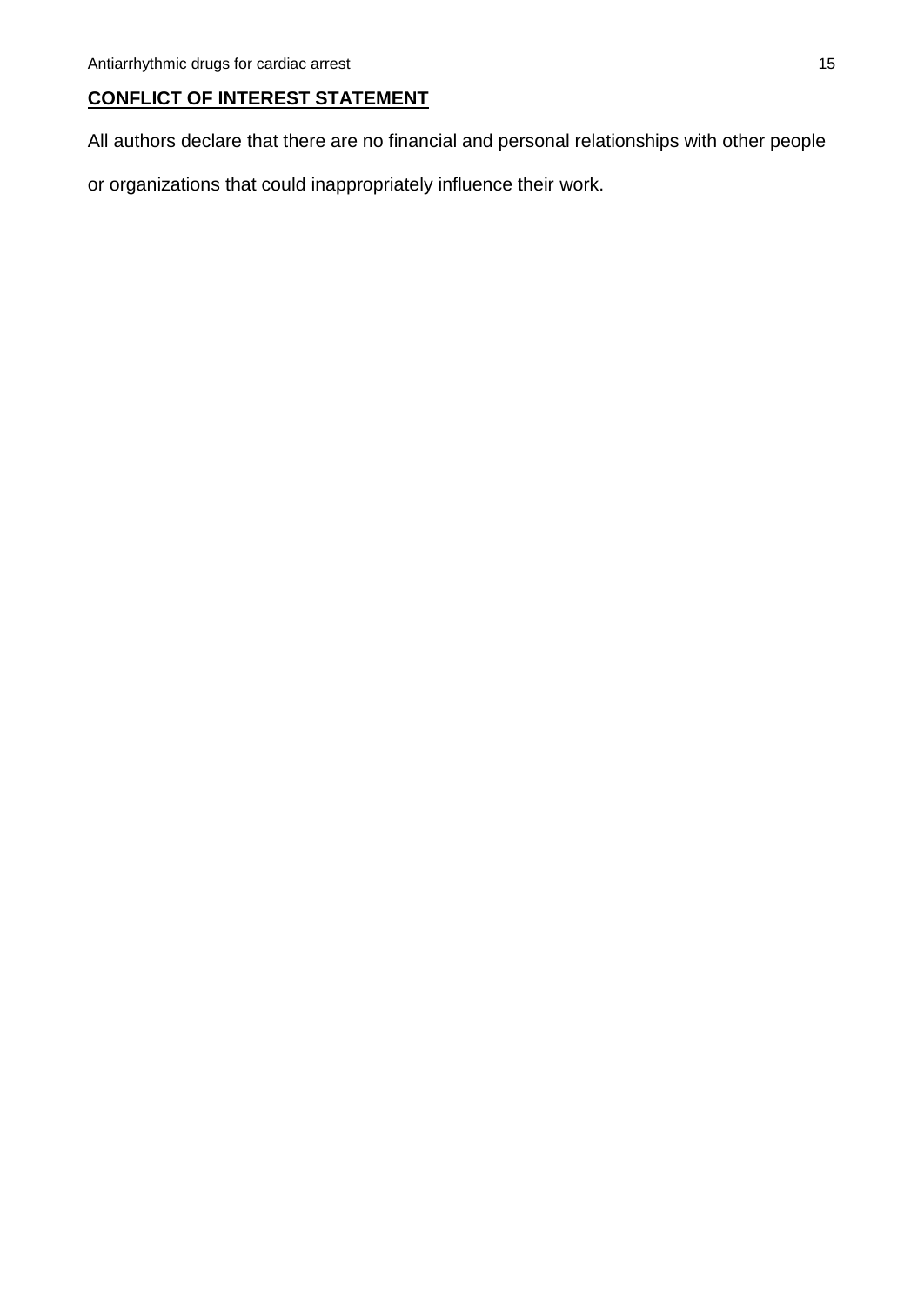# **ACKNOWLEDGEMENTS**

The authors would like to thank the following for their contributions: Ms Shahidah Ahmad,

Dr Peter Morley, Dr Laurie Morrison and Dr Michael Parr.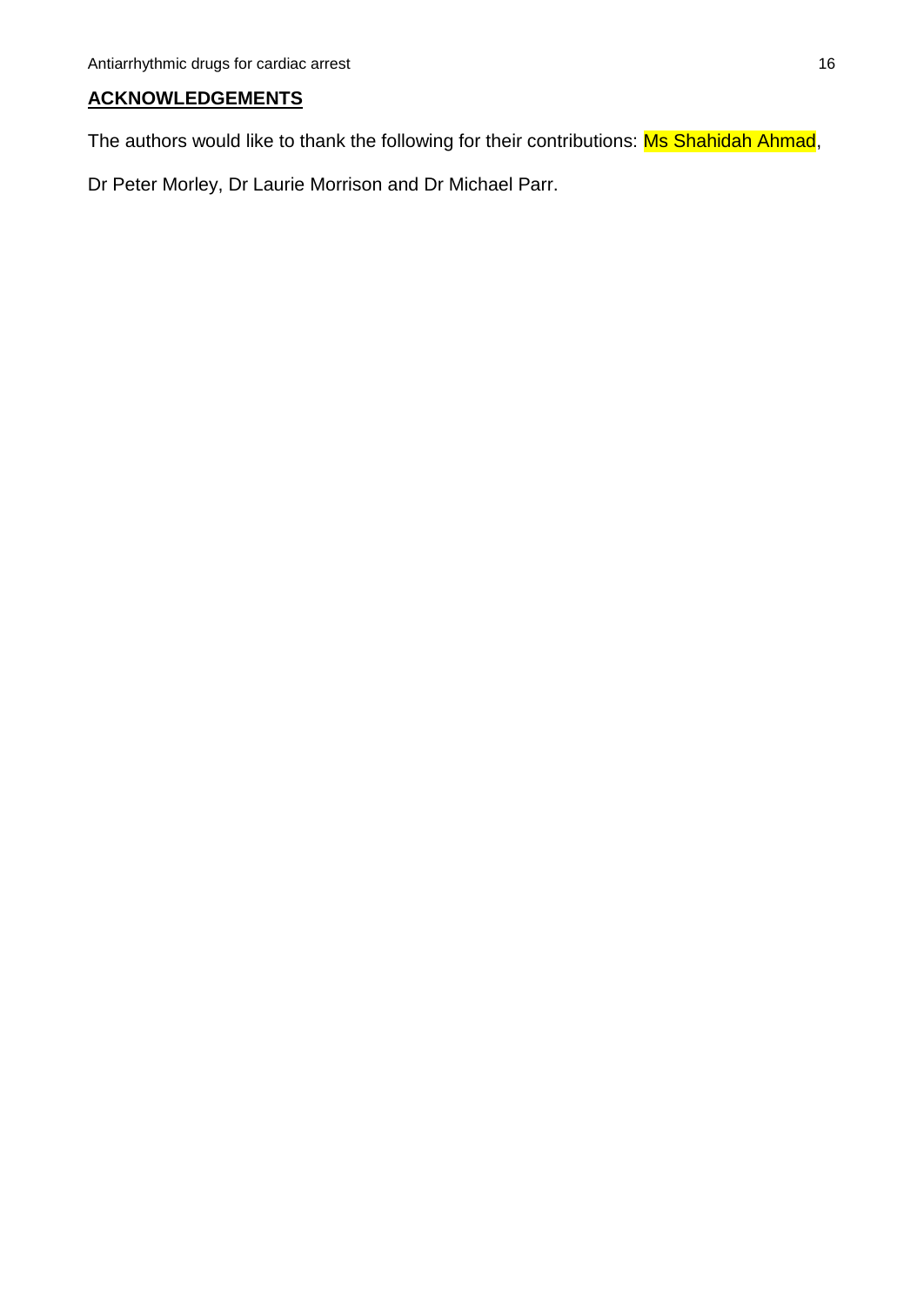# **REFERENCES**

- **1.** Cummins RO. The "chain of survival" concept: how it can save lives. *Heart Dis Stroke.* 1992;1:43-5.
- **2.** Cummins RO Ornato JP, Thies WH, Pepe P. Improving survival from sudden cardiac arrest: the "chain of survival" concept. *Circulation.* 1991;83:1832-1847.
- **3.** Eisenberg MS, Horwood BT, Cummins RO, Reynolds-Haertle R, Hearne TR. Cardiac arrest and resuscitation: a tale of 29 cities. *Ann Emerg Med.* 1990;19:179- 86.
- **4.** Nichol G, Thomas E, Callaway CW, et al. Regional variation in out-of-hospital cardiac arrest incidence and outcome. *JAMA.* 2008;300:1423-31.
- **5.** ILCOR. Advanced life support. *Resuscitation.* 2005;67:213-47.
- **6.** Morley PT, Atkins DL, Billi JE, et al. Part 3: evidence evaluation process: 2010 International Consensus on Cardiopulmonary Resuscitation and Emergency Cardiovascular Care Science With Treatment Recommendations. *Circulation.*122(16 Suppl 2):S283-90.
- **7.** Richardson WS, Wilson MC, Nishikawa J, Hayward RS. The well-built clinical question: a key to evidence-based decisions. *ACP J Club.* 1995;123:A12-13.
- **8.** Dorian P, Cass D, Schwartz B, Cooper R, Gelaznikas R, Barr A. Amiodarone as compared with lidocaine for shock-resistant ventricular fibrillation. *N Engl J Med.*  2002;346:884-90.
- **9.** Kudenchuk PJ, Cobb LA, Copass MK, et al. Amiodarone for resuscitation after outof-hospital cardiac arrest due to ventricular fibrillation. *N Engl J Med.* 1999;341:871- 8.
- **10.** Nowak RM, Bodnar TJ, Dronen S, Gentzkow G, Tomlanovich MC. Bretylium tosylate as initial treatment for cardiopulmonary arrest: randomized comparison with placebo. *Ann Emerg Med.* 1981;10:404-7.
- **11.** Somberg JC, Bailin SJ, Haffajee CI, et al. Intravenous lidocaine versus intravenous amiodarone (in a new aqueous formulation) for incessant ventricular tachycardia. *Am J Cardiol.* 2002;90:853-9.
- **12.** Levine JH, Massumi A, Scheinman MM, et al. Intravenous amiodarone for recurrent sustained hypotensive ventricular tachyarrhythmias. Intravenous Amiodarone Multicenter Trial Group. *J Am Col Cardiol.* 1996;27:67-75.
- **13.** Rea RS, Kane-Gill SL, Rudis MI, et al. Comparing intravenous amiodarone or lidocaine, or both, outcomes for inpatients with pulseless ventricular arrhythmias. *Crit Care Med.* 2006;34:1617-23.
- **14.** Pollak PT, Wee V, Al-Hazmi A, Martin J, Zarnke KB. The use of amiodarone for inhospital cardiac arrest at two tertiary care centres. *Can J Cardiol.* 2006;22:199-202.
- **15.** Ohshige K, Shimazaki S, Hirasawa H, et al. Evaluation of out-of-hospital cardiopulmonary resuscitation with resuscitative drugs: a prospective comparative study in Japan. *Resuscitation.* 2005;66:53-61.
- **16.** Herlitz J, Ekstrom L, Wennerblom B, et al. Lidocaine in out-of-hospital ventricular fibrillation. Does it improve survival? *Resuscitation.* 1997;33:199-205.
- **17.** Weaver WD, Fahrenbruch CE, Johnson DD, Hallstrom AP, Cobb LA, Copass MK. Effect of epinephrine and lidocaine therapy on outcome after cardiac arrest due to ventricular fibrillation. *Circulation.* 1990;82(6):2027-34.
- **18.** Tahara Y, Kimura K, Kosuge M, et al. Comparison of nifekalant and lidocaine for the treatment of shock-refractory ventricular fibrillation. *Circ J.* 2006;70:442-6.
- **19.** van Walraven C, Stiell IG, Wells GA, Hebert PC, Vandemheen K. Do advanced cardiac life support drugs increase resuscitation rates from in-hospital cardiac arrest? The OTAC Study Group. *Ann Emerg Med.* 1998;32:544-53.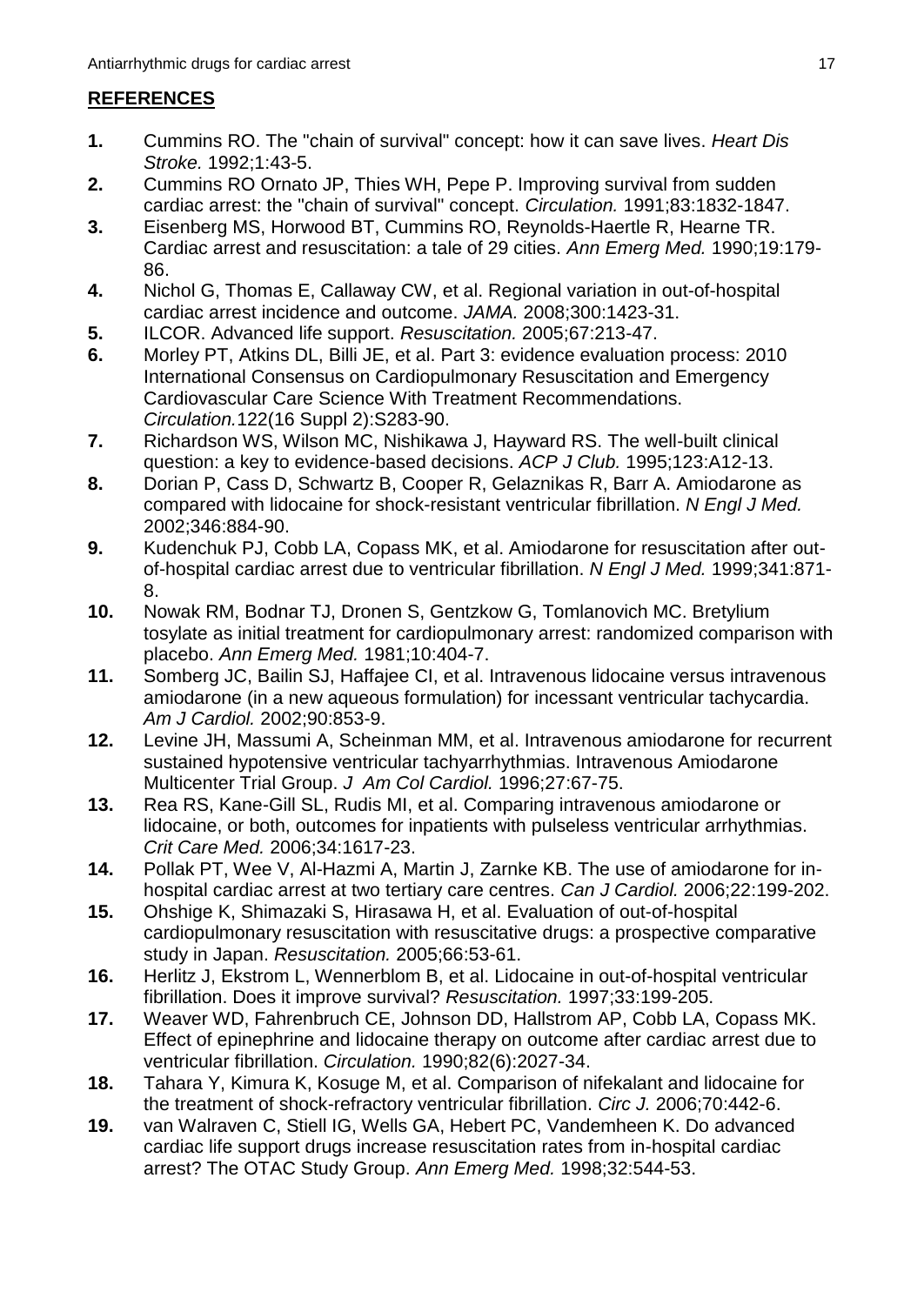- **20.** Allegra J, Lavery R, Cody R, et al. Magnesium sulfate in the treatment of refractory ventricular fibrillation in the prehospital setting. *Resuscitation.* 2001;49:245-9.
- **21.** Thel MC, Armstrong AL, McNulty SE, Califf RM, O'Connor CM. Randomised trial of magnesium in in-hospital cardiac arrest. Duke Internal Medicine Housestaff. *Lancet.*  1997;350(9087):1272-6.
- **22.** Fatovich DM, Prentice DA, Dobb GJ. Magnesium in cardiac arrest (the magic trial). *Resuscitation.* 1997;35:237-41.
- **23.** Gorgels AP, van den Dool A, Hofs A, et al. Comparison of procainamide and lidocaine in terminating sustained monomorphic ventricular tachycardia. *Am J Cardiol.* 1996;78:43-6.
- **24.** Stiell IG, Wells GA, Hebert PC, Laupacis A, Weitzman BN. Association of drug therapy with survival in cardiac arrest: limited role of advanced cardiac life support drugs. *Acad Emerg Med.* 1995;2:264-73.
- **25.** Hallstrom AP, Cobb LA, Yu BH, Weaver WD, Fahrenbruch CE. An antiarrhythmic drug experience in 941 patients resuscitated from an initial cardiac arrest between 1970 and 1985. *Am J Cardiol.* 1991;68:1025-31.
- **26.** Haynes RE, Chinn TL, Copass MK, Cobb LA. Comparison of bretylium tosylate and lidocaine in management of out of hospital ventricular fibrillation: a randomized clinical trial. *Am J Cardiol.* 1981;48:353-6.
- **27.** Olson DW, Thompson BM, Darin JC, Milbrath MH. A randomized comparison study of bretylium tosylate and lidocaine in resuscitation of patients from out-of-hospital ventricular fibrillation in a paramedic system. *Ann Emerg Med.* 1984;13(pt 2)(9):807-10.
- **28.** Herlitz J, Bang A, Gunnarsson J, et al. Factors associated with survival to hospital discharge among patients hospitalised alive after out of hospital cardiac arrest: change in outcome over 20 years in the community of Goteborg, Sweden. *Heart (British Cardiac Society).* 2003;89:25-30.
- **29.** Morrison LJ, Deakin CD, Morley PT, et al. Part 8: advanced life support: 2010 International Consensus on Cardiopulmonary Resuscitation and Emergency Cardiovascular Care Science With Treatment Recommendations. *Circulation.*122(16 Suppl 2):S345-421.
- **30.** Hassan TB, Jagger C, Barnett DB. A randomised trial to investigate the efficacy of magnesium sulphate for refractory ventricular fibrillation. *Emerg Med J.* 2002;19:57- 62.
- **31.** Kovoor P, Love A, Hall J, Kruit R, Sadick N, Ho D, Adelstein BA, Ross DL. Randomized double-blind trial of sotalol versus lignocaine in out-of-hospital refractory cardiac arrest due to ventricular tachyarrhythmia. *Intern Med J.*  2005;35:518-25.
- **32.** Skrifvars MB, Kuisma M, Boyd J, Maatta T, Repo J, Rosenberg PH, Castren M. The use of undiluted amiodarone in the management of out-of-hospital cardiac arrest. *Acta anaesthesiologica Scandinavica.* 2004;48:582-7.
- **33.** Kowey PR, Levine JH, Herre JM, et al. Randomized, double-blind comparison of intravenous amiodarone and bretylium in the treatment of patients with recurrent, hemodynamically destabilizing ventricular tachycardia or fibrillation. The Intravenous Amiodarone Multicenter Investigators Group. *Circulation.*  1995;92:3255-63.
- **34.** Nademanee K, Taylor R, Bailey WE, Rieders DE, Kosar EM. Treating electrical storm : sympathetic blockade versus advanced cardiac life support-guided therapy. *Circulation.* 2000;102:742-7.
- **35.** Tomlinson DR, Cherian P, Betts TR, Bashir Y. Intravenous amiodarone for the pharmacological termination of haemodynamically-tolerated sustained ventricular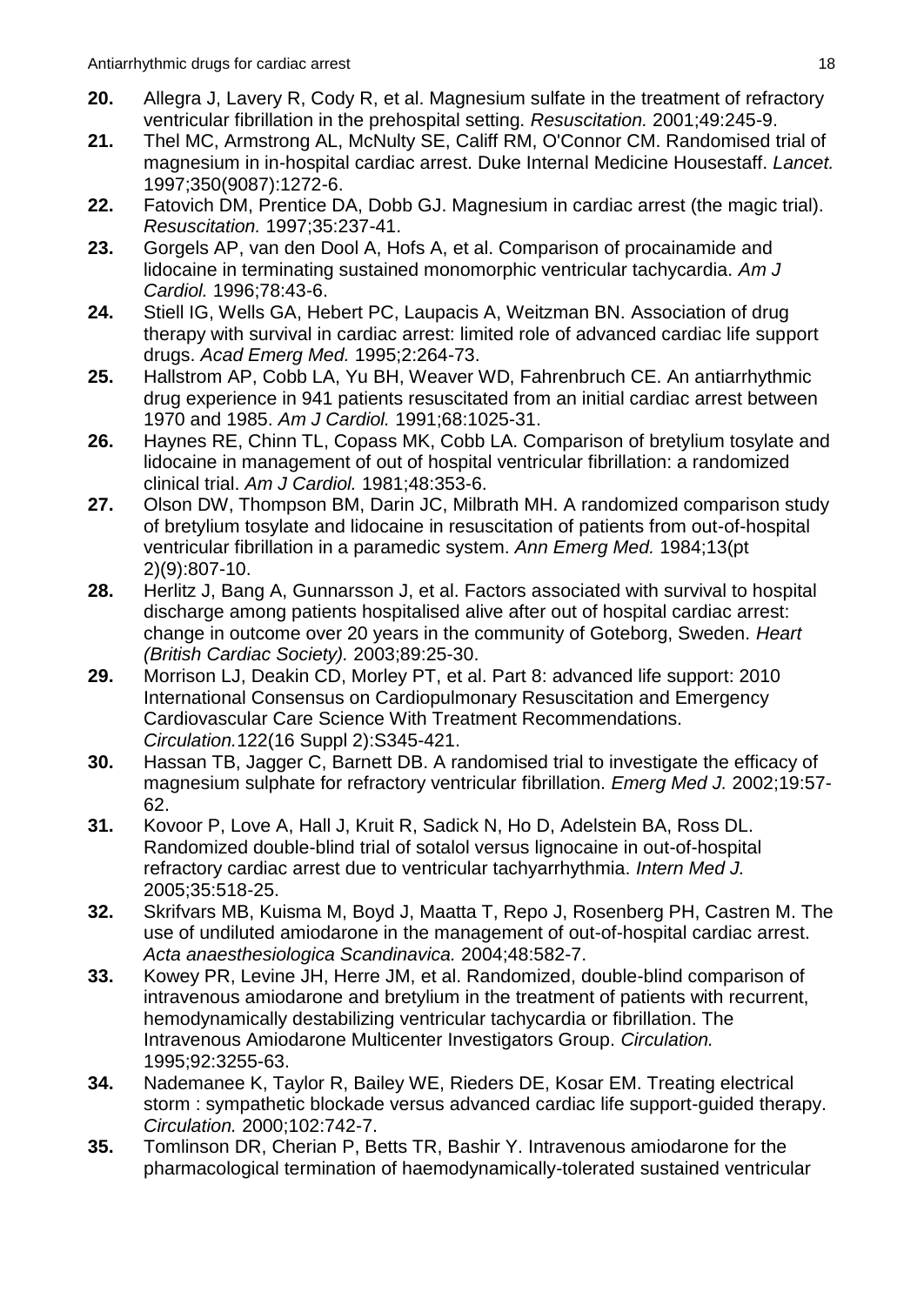tachycardia: is bolus dose amiodarone an appropriate first-line treatment? *Emerg Med J.* 2008;25:15-18.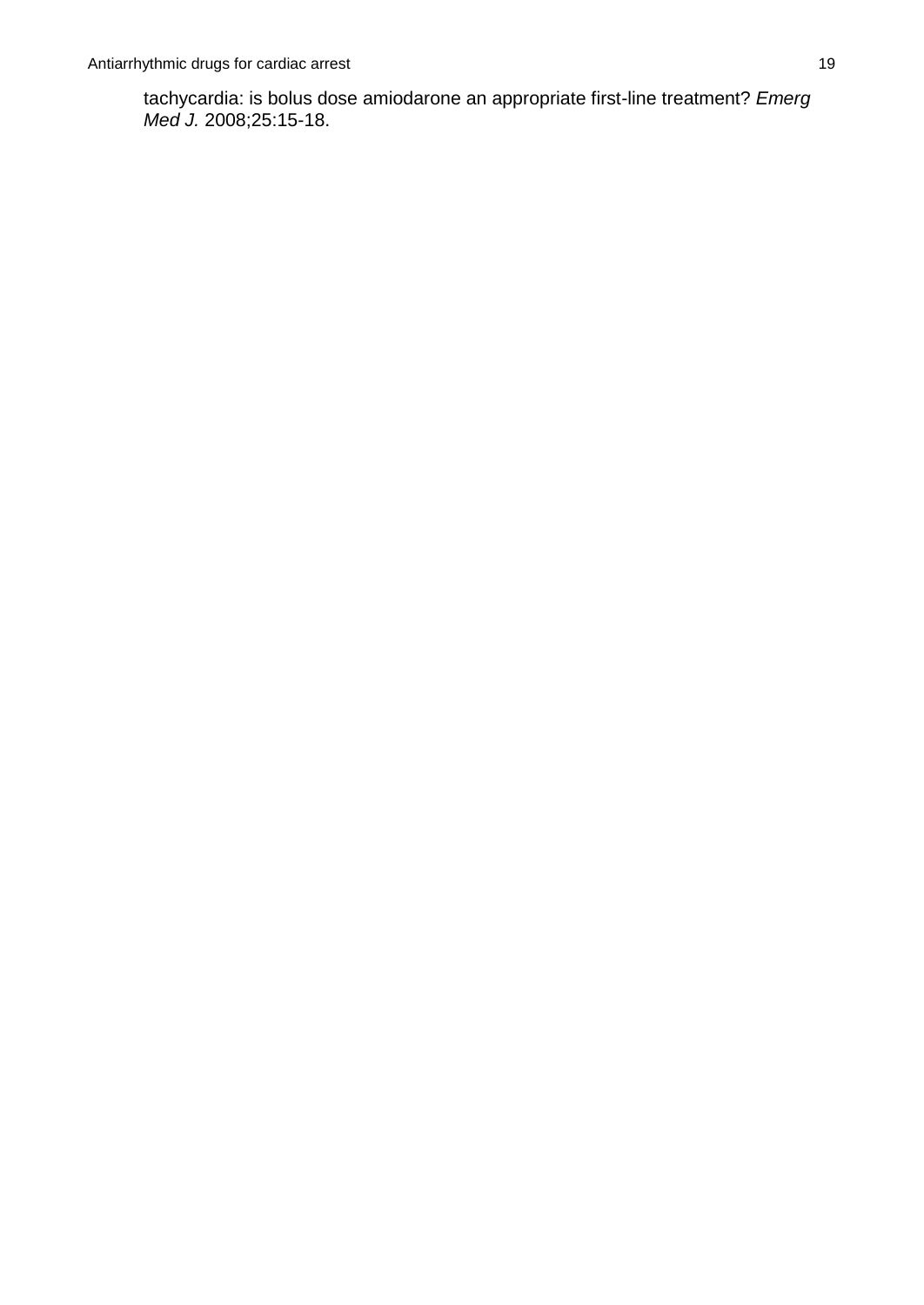**Table 1.** International Liason Committee on Resuscitation (ILCOR) 2010 Levels of

Evidence for Studies of Therapeutic Interventions

LOE 1: Randomised Controlled Trials (or meta-analyses of RCTs)

LOE 2: Studies using concurrent controls without true randomisation (eg. "pseudo" randomised)

LOE 3: Studies using retrospective controls

LOE 4: Studies without a control group (eg. case series)

LOE 5: Studies not directly related to the specific patient/population

(eg. different patient/population, animal models, mechanical models etc.)

Notes for table 1:

LOE 1

Randomised Controlled Trials:

These studies prospectively collect data, and randomly allocate the patients to intervention or control groups. LOE 2

Studies using concurrent controls without true randomisation:

These studies can be:

experimental - having patients that are allocated to intervention or control groups concurrently, but in a nonrandom fashion (including pseudo-randomisation: eg. alternate days, day of week etc), or

observational – including cohort and case control studies A meta-analysis of these types of studies is also allocated a LOE = 2.

LOE 3

Studies using retrospective controls:

These studies use control patients that have been selected from a previous period in time to the intervention group.

LOE 4

Case series:

A single group of people exposed to the intervention (factor under study), but without a control group. LOE 5

As with other categories of Levels of Evidence, we have used LOE 5 to refer to studies that are not directly related to the specific patient/population. These could be different patients/population, or animal models, and could include high quality studies (including RCTs).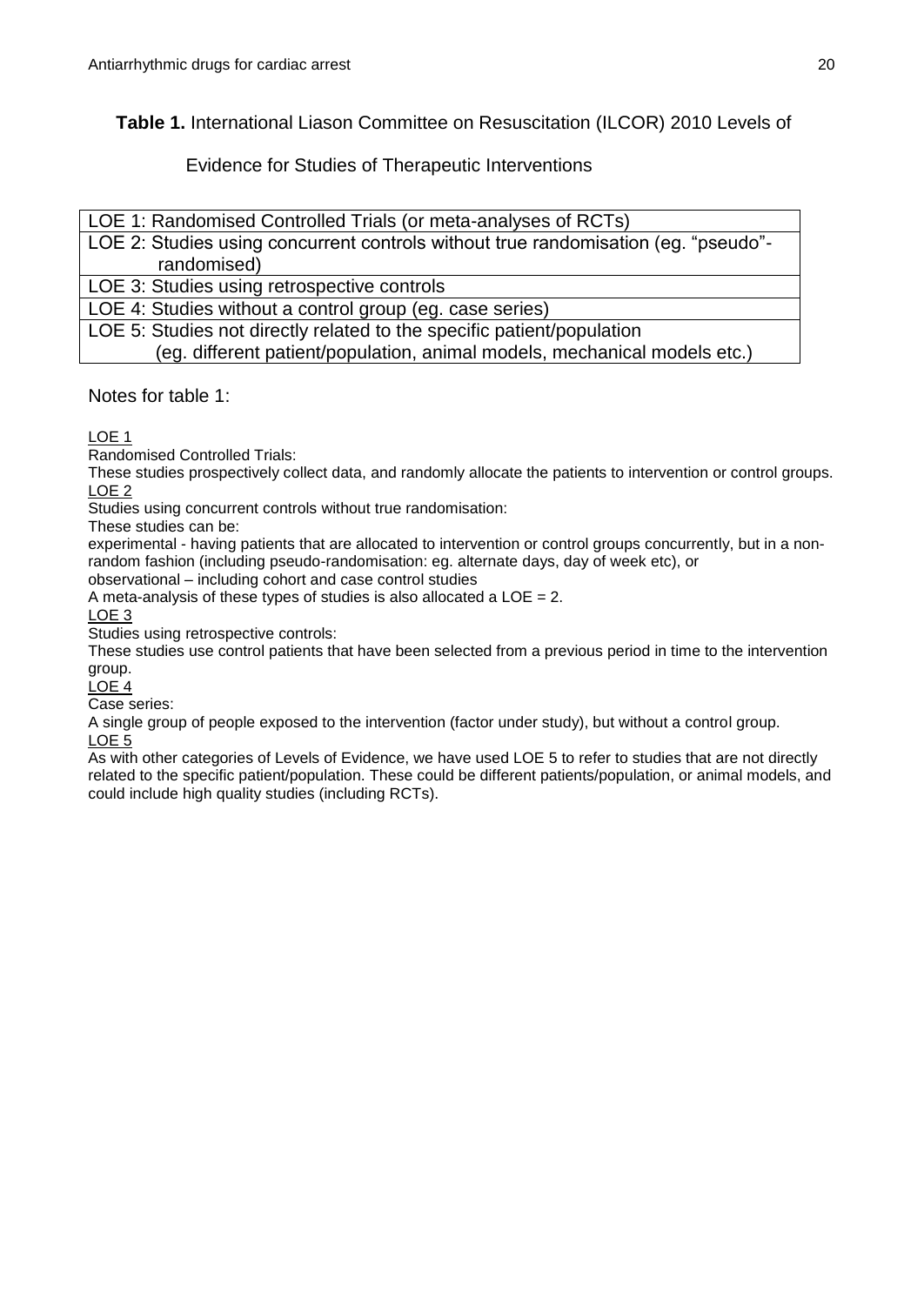#### LOE 1 **Quality assessment for Randomised Controlled Trials** The seven factors included as the relevant quality items for RCTs are: Was the assignment of patients to treatment randomised? Was the randomisation list concealed? Were all patients who entered the trial accounted for at its conclusion? Were the patients analysed in the groups to which they were randomised? Were patients and clinicians "blinded" to which treatment was being received? Aside from the experimental treatment, were the groups treated equally? Were the groups similar at the start of the trial? **Quality assessment for meta-analyses of RCTs**  The six factors included as the relevant quality items for meta-analyses are: Were specific objectives of the review stated (based on a specific clinical question in which patient, intervention, comparator, outcome (PICO) were specified) Was study design defined? Were selection criteria stated for studies to be included (based on trial design and methodological quality)? Were inclusive searches undertaken (using appropriately crafted search strategies)? Were characteristics and methodological quality of each trial identified? Were selection criteria applied and a log of excluded studies with reasons for exclusion reported? *LOE 2* **Quality assessment for studies using concurrent controls without true randomisation**  The four factors included as the relevant quality items for these studies are: Were comparison groups clearly defined? Were outcomes measured in the same (preferably blinded), objective way in both groups? Were known confounders identified and appropriately controlled for? Was follow-up of patients sufficiently long and complete? **Quality assessment for meta-analyses of studies using concurrent controls without true randomisation**  The six factors included as the relevant quality items for meta-analyses are: Were specific objectives of the review stated (based on a specific clinical question in which patient, intervention, comparator, outcome (PICO) were specified) Was study design defined? Were selection criteria stated for studies to be included (based on trial design and methodological quality)? Were inclusive searches undertaken (using appropriately crafted search strategies)? Were characteristics and methodological quality of each trial identified? Were selection criteria applied and a log of excluded studies with reasons for exclusion reported? *LOE 3* **Quality assessment for studies using retrospective controls:**  The four factors included as the relevant quality items for these studies are: Were comparison groups clearly defined? Were outcomes measured in the same (preferably blinded), objective way in both groups? Were known confounders identified and appropriately controlled for? Was follow-up of patients sufficiently long and complete? *LOE 4* **Quality assessment for case series** The three factors included as the relevant quality items for these studies are: Were outcomes measured in an objective way? Were known confounders identified and appropriately controlled for? Was follow-up of patients sufficiently long and complete? *LOE 5* **Quality assessment for studies that are not directly related to the specific patient/population** LOE 5 studies are those not directly related to the specific patient/population (eg. different patient/population, animal models, mechanical models etc.), and should have their methodological quality allocated to the methodology of the study. The relevant quality criteria here are: Good = randomised controlled trials (equivalent of LOE 1) Fair = studies without randomised controls (equivalent of LOE 2-3) Poor = studies without controls (equivalent of LOE 4).

# **Table 2**. Quality assessment for studies assessing interventions